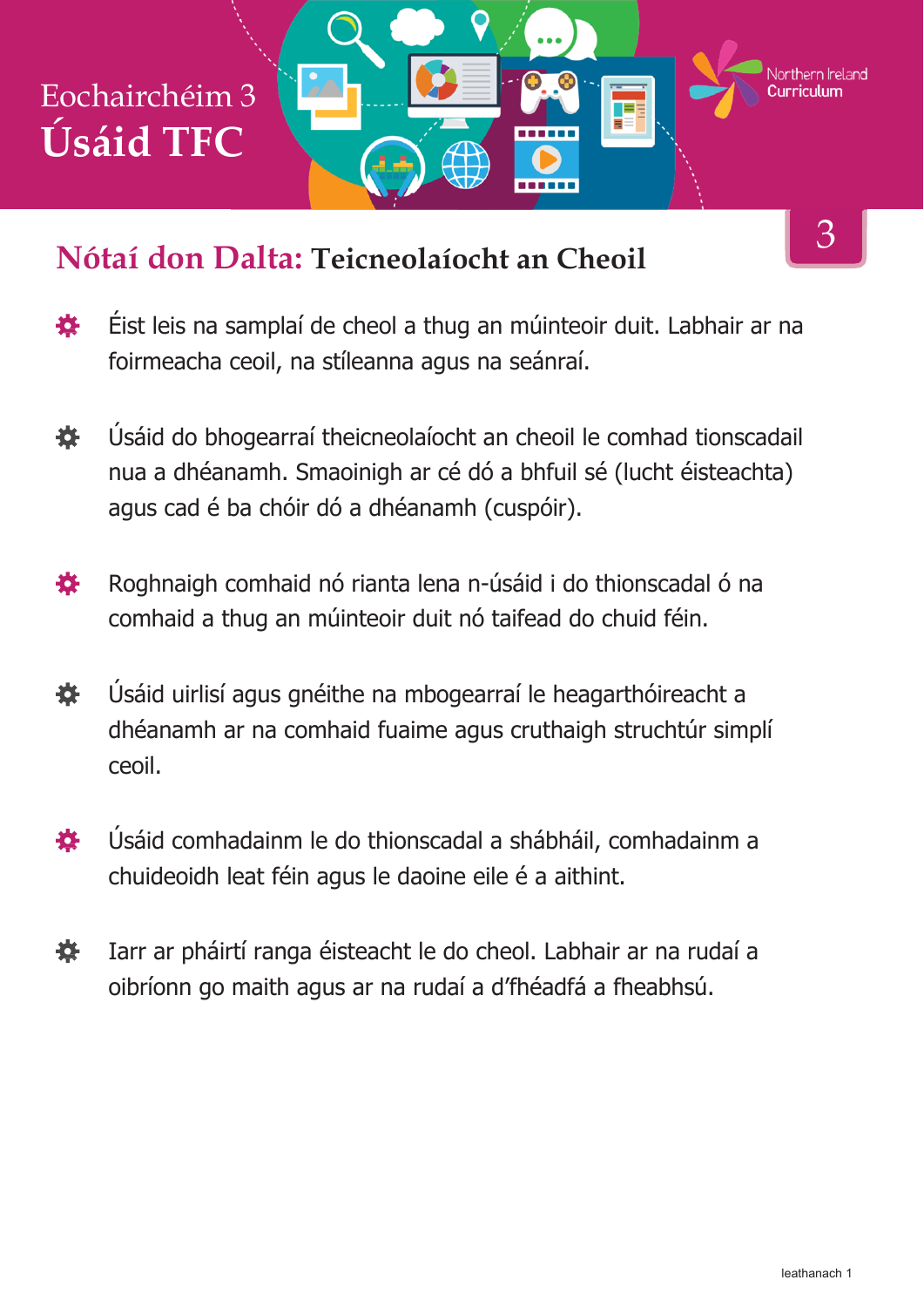#### **Nótaí don Dalta: Teicneolaíocht an Cheoil**

- 寮 Éist leis na samplaí de cheol a thug an múinteoir duit agus/nó mol do chuid féin. Labhair ar na foirmeacha ceoil, na stíleanna agus na seánraí agus cad chuige a n-oibríonn siad go maith.
- 養 Cruthaigh plean don cheol agat. Smaoinigh ar cé dó a bhfuil sé (lucht éisteachta) agus cad é ba chóir dó a dhéanamh (cuspóir).
- Úsáid do bhogearraí theicneolaíocht an cheoil le comhad tionscadail nua a 各 dhéanamh.
- 養 Roghnaigh na comhaid nó na rianta lena n-úsáid i do thionscadal ó na comhaid a thug an múinteoir duit nó thig leat do chuid féin a thaifeadadh .
- 養 Úsáid na bogearraí le seicheamh na bhfuaimeanna a eagrú le do struchtúr ceoil don táirge fuaime agat a chruthú.
- 春 Úsáid na huirlisí agus na gnéithe bogearraí le do rianta a bhearradh agus le hairde na gcomhad ceoil i do thionscadal a athrú, agus an lucht éisteachta agus an cuspóir san áireamh agat.
- 娄 Úsáid comhadainm le do thionscadal a shábháil, comhadainm a chuideoidh leat féin agus le daoine eile é a aithint.
- Iarr ar pháirtí ranga éisteacht le do cheol. Labhair ar na rudaí a oibríonn 娄 go maith agus ar na rudaí a d'fhéadfá a fheabhsú.

4

Northern Ireland

Œ

------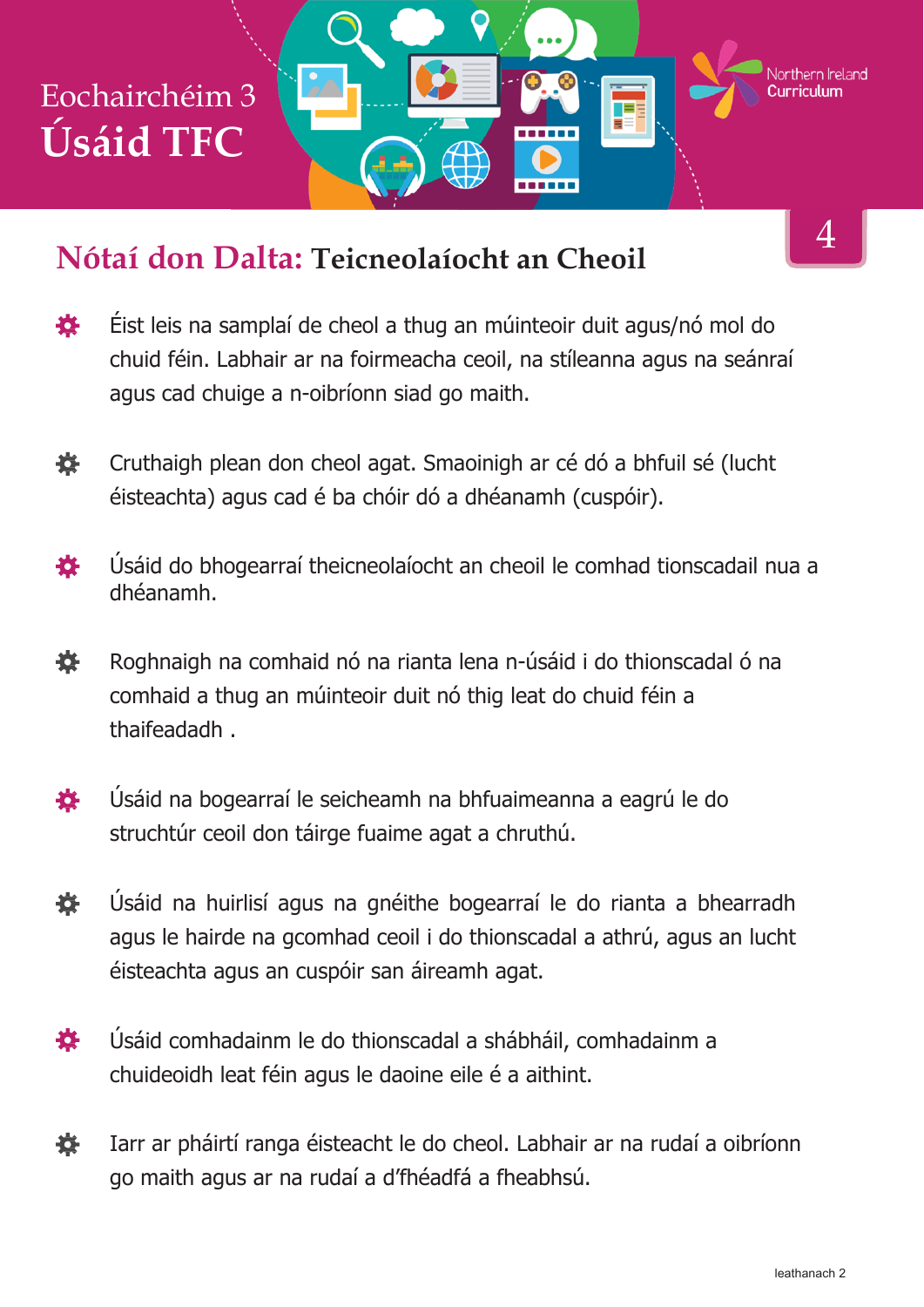#### **Nótaí don Dalta: Teicneolaíocht an Cheoil**

5

Northern Ireland

Æ

------

- 登 Faigh samplaí de cheol atá ábhartha don tionscadal agat agus déan athbhreithniú orthu. Sainaithin na príomhthréithe a dhéanann éifeachtach iad. Déan nóta den taighde seo i do dhialann tionscadail.
- Cruthaigh plean don cheol agat agus tú ag úsáid téarmaíocht chuí ceoil le tacú 娄 le do chuid pleanála.
- 寮 Smaoinigh ar an lucht éisteachta agus ar an chuspóir i rith an ama le linn duit bheith ag pleanáil do tháirge ceoil agus ag déanamh eagarthóireachta air.
- 娄 Bunaithe ar do phlean, faigh nó taifead lúb ar bith, fuaim ar bith nó codanna MIDIbhunaithe ar bith atá tú ag brath a úsáid. Thig leat iad seo a fháil agus/nó do chuid féin a dhéanamh. Úsáid do bhogearraí theicneolaíocht an cheoil le do shócmhainní uilig a iompórtáil.
- Bain triail as gnéithe agus as uirlisí na mbogearraí leis an éifeacht a chruthú atá tú a 養 iarraidh.
- Déan athbhreithniú ar do tháirge ceoil le páirtí ranga agus seiceáil an bhfuil gach rud 養 mar a bhí beartaithe agat. Déan athruithe ar bith a chuirfidh feabhas ar an táirge deiridh agat.
- 養 Úsáid comhadainm ábhartha le do tháirge ceoil a shábháil agus easpórtáil i bhformáid chuí é a mbeidh daoine eile ábalta éisteacht leis.
- 寮 Déan tagairt do do chuid nótaí taighde i do dhialann tionscadail. Déan nóta de dhá phríomhghné ar a laghad a fhágann go bhfuil do cheol éifeachtach don lucht éisteachta agus don chuspóir dá ndearnadh é.
- 養 Smaoinigh ar na gnéithe agus ar na tréithe a gcuirfeá feabhas orthu dá mbeifeá ag déanamh an táirge ceoil seo arís. Déan taifead de do chuid smaointe i do dhialann tionscadail.
- 券 Glac gabháil scáileáin de do chomhad, oscail é sna bogearraí a d'úsáid tú lena chruthú (formáid chomhad dúchais). Cuir sin ag deireadh do dhialainne tionscadail.